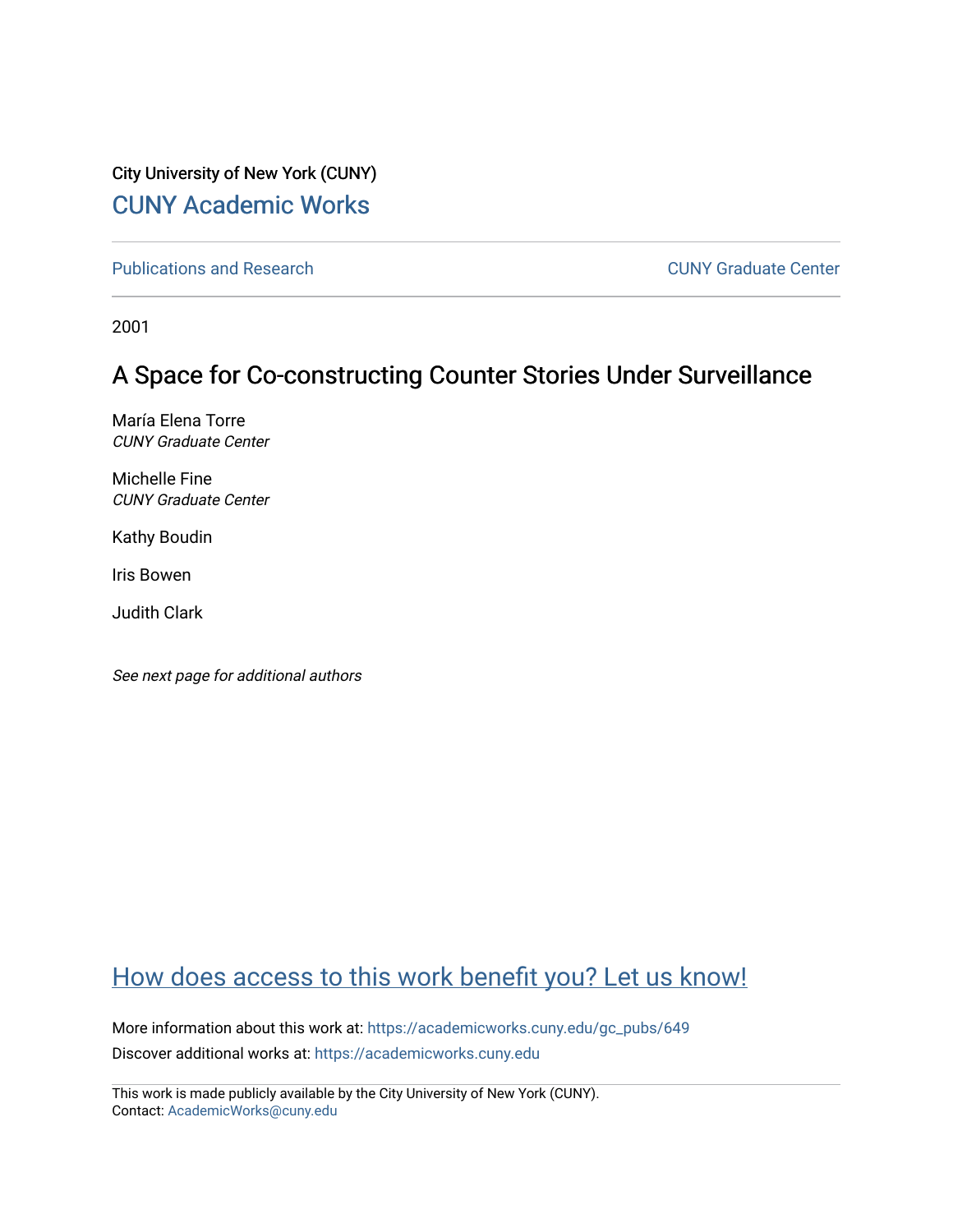## Authors

María Elena Torre, Michelle Fine, Kathy Boudin, Iris Bowen, Judith Clark, Donna Hylton, Migdalia Martinez, 'Missy', Rosemarie A. Roberts, Pamela Smart, and Debora Upegui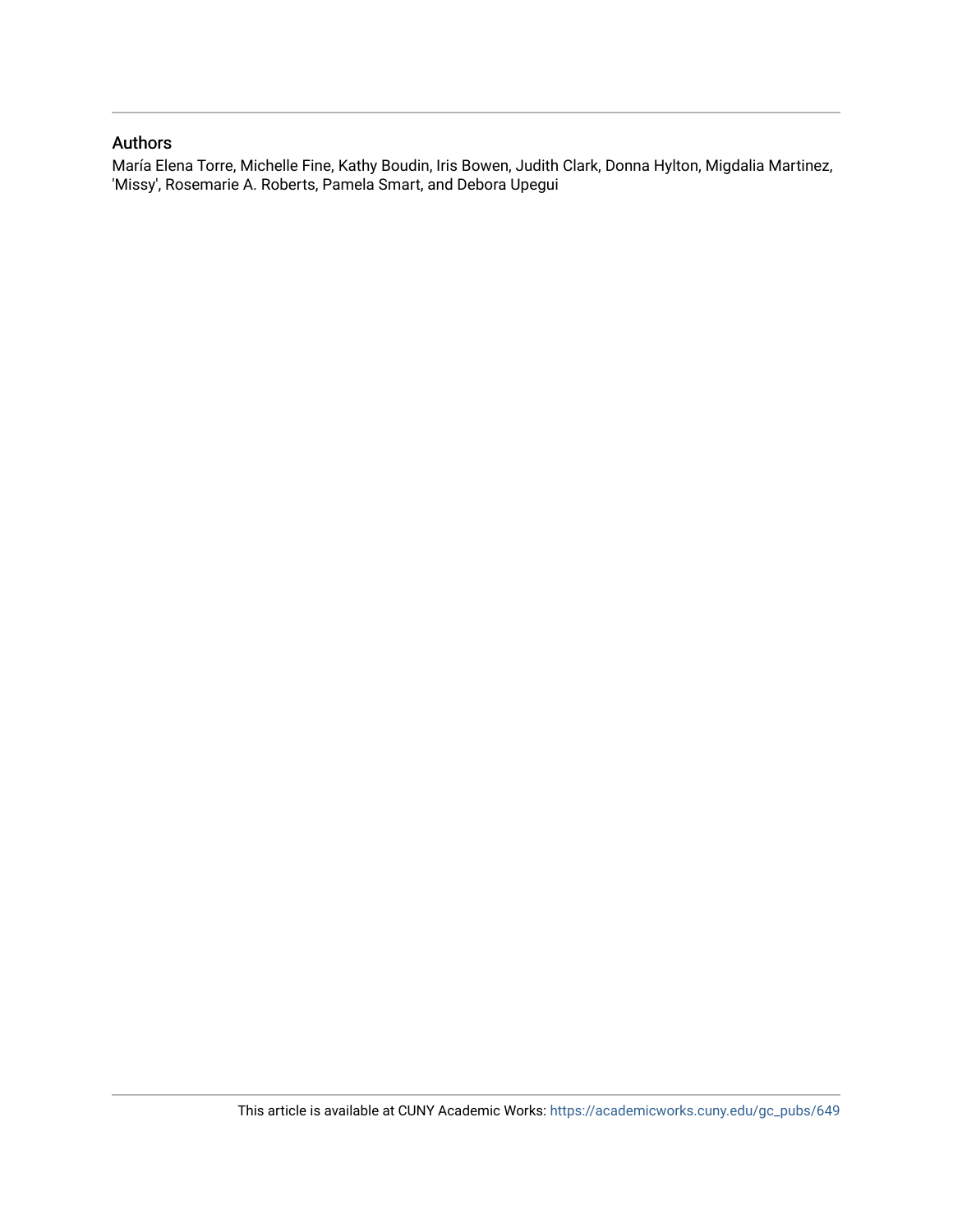A space for co-constructing counter stories under surveillance

María Elena Torre, Michelle Fine, Kathy Boudin, Iris Bowen, Judith Clark, Donna Hylton, Migdalia Martinez, 'Missy', Rosemarie A. Roberts, Pamela Smart and Debora Upequi

Using our experiences as members of a participatory research committee (from the City University of New York Graduate Center and the Bedford Hills Correctional Facility) documenting the impact of college in a maximum security prison, this essay illustrates the power of Participatory Action Research in the construction of counter stories. We raise for discussion a set of theoretical, methodological and ethical challenges that emerged from the co-production of counter stories under surveillance: the creation of a critical space for producing 'counter knowledge', the co-mingling of counter and dominant discourses, the negotiation of power over and within research in prison, and the opening of a dialogue between counter stories and public policy makers.

We are not just 'insiders', which denotes place. Most of us feel acutely responsible for the crimes that brought us here, and for the impact of our actions on others. We truly do feel for the public's anger about crime and feel responsible to address the legitimacy of that anger in our work. But it is hard for us to climb out of our own sense of responsibility, to feel entitled to claim a critical voice. Our work with outside researchers, who brought their sense of freedom to level clear critiques of social policy, so

a space for co-constructing counter stories under surveillance 149

148 critical psychology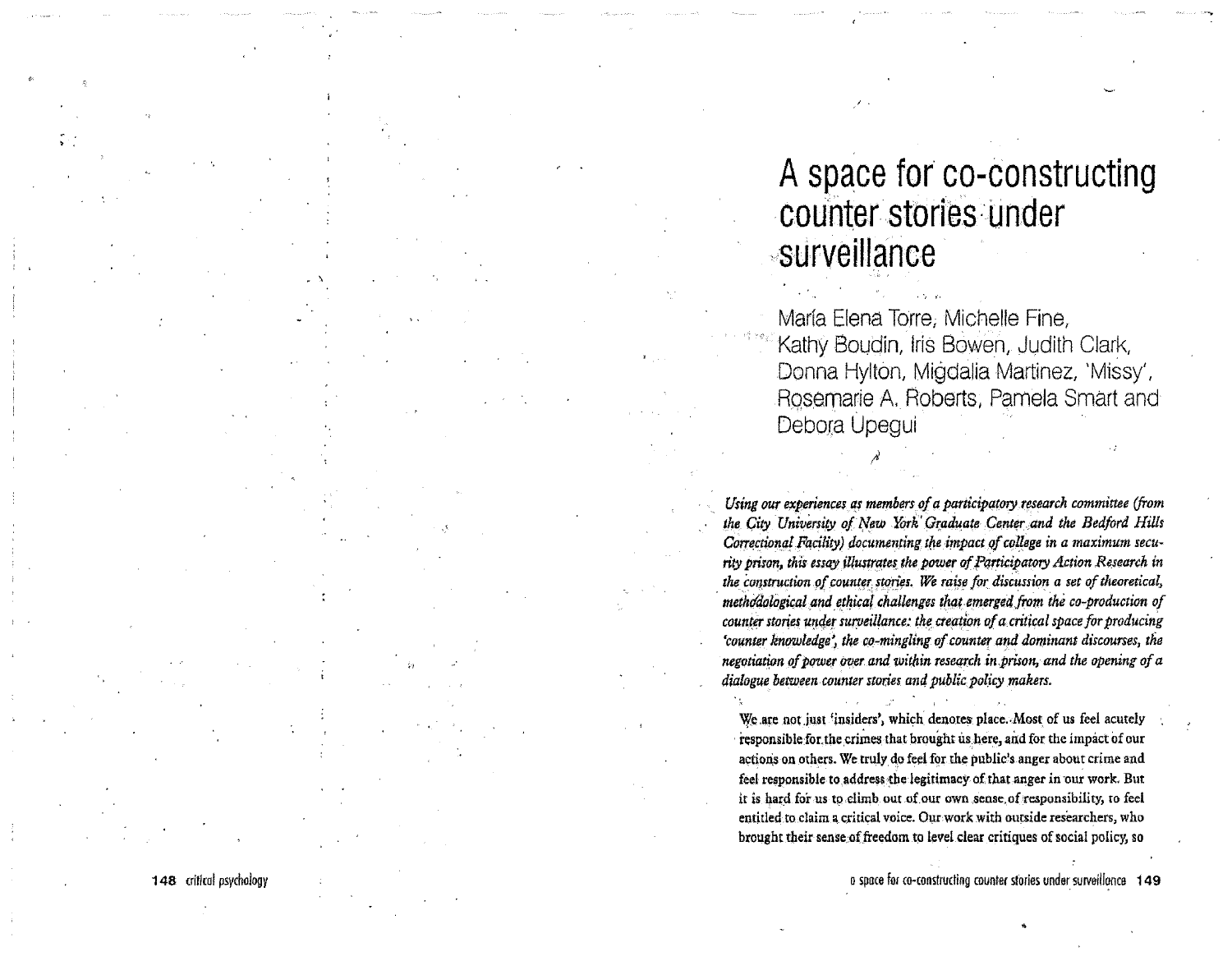long as it was grounded in the data, stretched our capacities to think the unimaginable, to be socially responsible and crlticd. (An inmate researcher.)

We write together on our experience as members of a participatory research committee documenting the impact of college in a maximum security correctional facility to illustrate the power of Participatory Action Research (PAR) in the construction of counter stories. As researchers we took seriously the rich potential of PAR to unearth critical voices from society's margins and to speak back to social policy. Among us, we worked to create what Maxine Greene (1995) calls 'openings' where what could be, is sought; where what has been, is critiqued; and where what is, is troubled. Taken as a methodological, theoretical and ethical stance, PAR builds knowledge in these 'openings' through its implicit questioning of accepted ideas and its creation of spaces for discussions that call for 'new explanations for common understandings. Our work together was designed to produce a document that would speak back to communities and to policymakers engaged in the expan• sion of what is popularly called the 'prison industrial complex'.

Researching and writing within the context of the United States, where more than 2,000;000 Americans ate now living behind bars in prisons and jails across the country and where our president'is the former governor of the state with the highest death row execution rate, our project is steeped within what appears to be a· current nationally accepted narrative of'discipline and punish'; In this social historical moment the dominant narrative goes something like this: *Bad people do bad things. With vigilance, we must catch these people, try and punish them. These people chose to commit crimes and locking them in prison and jail cells is the only way to protect our families and communities.* It is in this political moment that we had the opportunity to construct, together, a research project in which we could document the impact of college in prison - on the women, the prison environment, the women's children, and the women's post-release outcomes;

Motivated by the appeal and urgency of counter stories, in the shadow of the election of President-George W: Bush in the United States, we raise in this essay a set of challenges that emerged from our critical practice behind bars. We have found PAR (itself a counter story to traditional research methods) to be a useful tool in excavating counter stories. However, as might be expected, researching within a

prison context, the counter'stories that emerge bear the complex mark• ings of prison itself. Thus, in this essay we tell a doubled counter story. First, we reflect on our own sense of PAR as a practice that challenges research commitments to objectivity, truth and distance. Second, we reflect with humility on our naïve sense that counter stories from women in prison would sit somehow untainted, untouched and in clean opposition to dominant discourses. What we learned, instead, is that PAR is not immune from (but indeed wrestles with) questions of objectivity, truth, distance, intimacy and vulnerability; and that critical stories are always (and at once) in tension with dominant stories, neither fully oppositional nor untouched.

#### **The context of the research**

The 1980s and 1990s, in the United States and around the world, were decades of substantial public and political outcry about crime, and about criminals. During these years, stiffer penalties were enforced for crimes, prisons were built at unprecedented rates, parole was tougher to achieve, 'three strikes and you're out' bills were passed and college programs were no longer publicly funded for inmates. Indeed, with the signing of the Violent Crime Control and Law Enforcement Act in 1994, then President William Jefferson Clinton and the United States Congress arranged that ali federal dollars which had enabled women and men in prison to attend college (in the form of Pell grants I) would be discontinued for inmate use. It was then up to the states to finalise the closing of most prison based college programs around the nation. At Bedford Hills Correctional Facility (BHCF), a maximum security facility with a general population of 600 women, Mercy College had co• ordinated a vibrant college program for over fifteen years. In 1995, this program, like over 340 others nation-wide, was closed. This decision provoked a sea of disappointment, despair and outrage from the women at Bedford Hills who had been actively engaged in higher education and in GED/ABE preparation. Within months, however, a large coalition of community volunteers deeply concerned about the loss of college, working with the prison administration and inmates at BHCF, began to design a new model that did not rely upon federal or state monies, With the leadership of the Superintendent, inmates at the facility, the president of a New York City college and local activists, higher education was restored in 1997, through the voluntary contributions of a private consortium of colleges and universities. The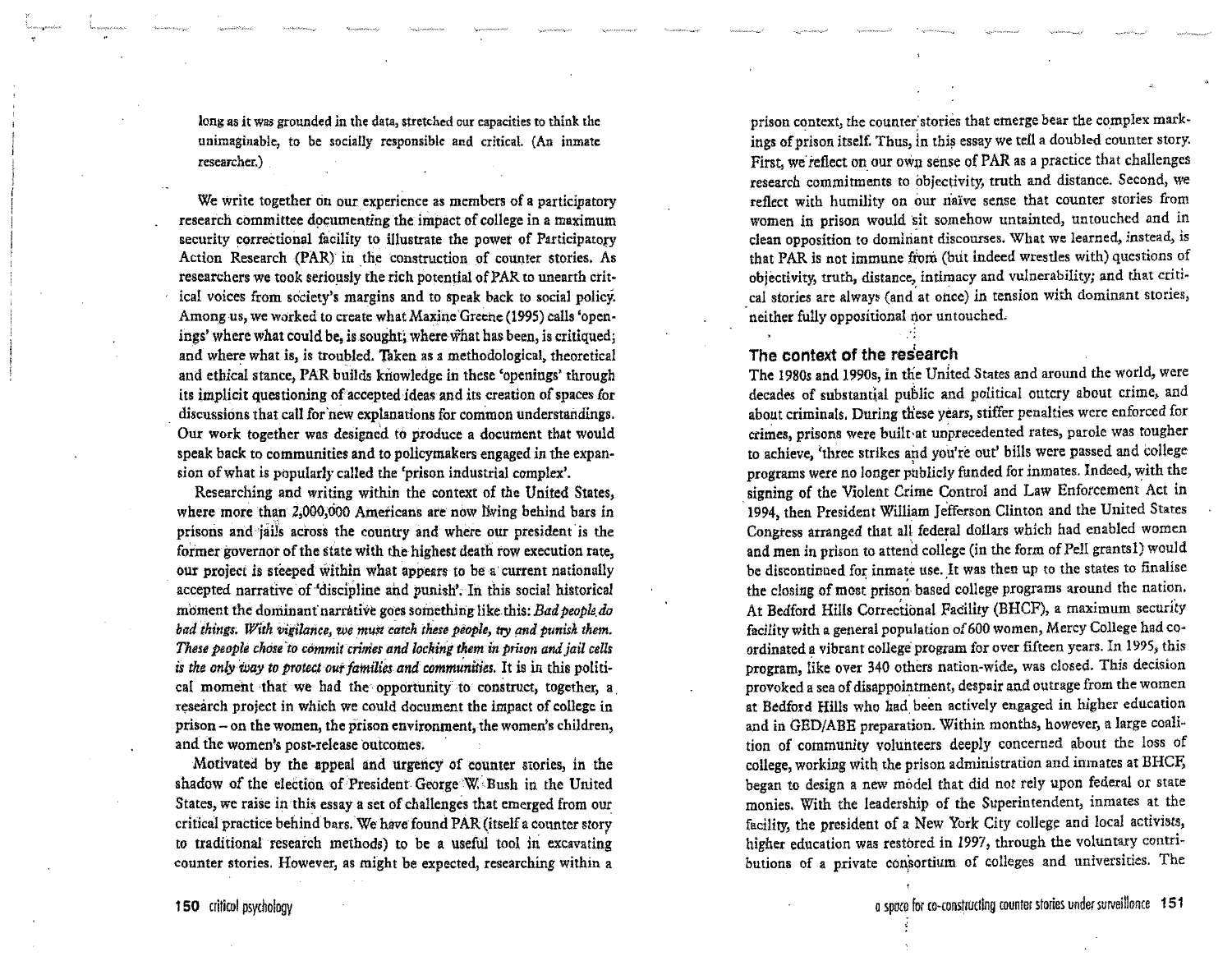College Bound Program has been in operation for four years, granting bachelor's degrees in Sociology from Marymount Manhattan College. Approximately 33 per cent of women at the prison participate in either the college or pre-college program, on top of their regular prison jobs. All of those who are enrolled in college contribute the equivalent of a month's wages for the privilege of access to higher education.

With the plans to restore college to the prison came a strong commitment to a multi-method evaluation of the impact of college on the women, the prison environment, their children and their post-release outcomes (see Fine, Torre, Boudin, Bowen, Clark, Hylton, Martinez, Missy, Roberts, Smart & Upegui, 2001). A research team from the Graduate and University Center of the City University of New York (the Graduate Center), an inmate research team from BHCF; and a Program Research; Specialist .from the New York Department of Correctional Services (NVDQCS) collaborated to produce a report on the impact of college in prison.

Though the College Bound Program operates within the current political climate which, mildly put, is hostile to federally funded prison higher education programs, a look into the recent past reveals that this climate represents a new shift in attitudes towards incarceration and incarcerated individuals. The philosophical attitudes in corrections which understood prisons as sites of rehabilitation that were commonplace in the 1970s – flawed though they were – and under which prison GED, vocational programs, and college programs flourished, are now seen as radical thinking. College at Bedford Hills during the Mercy tenure was almost a 'normal' prison program. However, as the dominant discourse about prisons has shifted, 'rehabilitation' looks like radical language now that punishment is the explicit project of incar• ceration. Sadly, that which is truly radical, moving beyond the individual who committed a particular crime to a critique of the social systems of capitalism, racism, patriarchy and heterosexism which play crucial roles in sustaining poverty, inadequate schools and housing, the drug trade and crime, rarely interrupts the national dominant conversation on prisons.

#### **College at Bedford Hills**

College Bound was conceptualised with pillars of strong, ongoing participation by prison administration, staff, inmates, faculty and volunteers. Inmates, in particular, are expected to 'give back' in any

number of ways. They teach, mentor, pay the equivalent of a month's wages for tuition while in prison, create and facilitate educational and support groups, and demonstrate high levels of community engagement once they are released (see Fine et al., 2001). Structurally, the design of the college program called for the college administrators at BHCF to meet regularly with the prison.administration, the Inmate Committee, and a representative of the Board of the college program, to create and sustain a 'safe' context for serious conversation - reflection, revision and re-imagining of the college-in-prison. It was felt to be important to build a program with core participation from every constituency because many, including the long•termers who witnessed the loss of college, did not want the younger women to ever take the program for granted, assume its permanence, forget its fragility, view it as an entitlement. All felt it important for the younger women - that is, those newer to the facility - to understand college as a privilege, hard earned, easily lost and worth struggling for. Little did we know that the forms of participation within the college would emerge, powerfully, as one of the central positive outcomes of the college program. That is, women who have for the most part spent the better (or worst) part of their lives under the violent thumbs of poverty, racism and men, could in college, hear my own voice' or 'see my own signature' or 'make my own decisions' - re-imagine themselves as agents who make choices, take responsibility, create change for self and others (e.g., family, children and younger women at BHCF), and design a future not over-determined by the past,

At its heart, this college program has not simply been about the taking of courses, but about deep immersion in an intellectual and ethical community of scholars. The physical space of the Learning Center - equipped with non-networked computers (Internet access is prohibited), contributed books, magazines, newspapers, flags from colleges and universities in the consortium. - holds what Seymour Sarason (1974) would call the 'sense of community', a place where, the women will attest, 'if I need help I can find it – even if that means someone to kick me in the ass to get back to work and finish my papers'. This intellectual community also spills out onto the 'yard' where you can overhear study groups on Michel Foucault, qualitative research, and Alice Walker; and into the cell blocks where the ticking of typewriter keys can be heard late into the night and a 'young inmate may knock softly on [my] wall, at midnight, asking how to spell or punctuate ... '

o space for co-constru!ling counter stories unde1 su,veillonce **153** 

152 critical psychology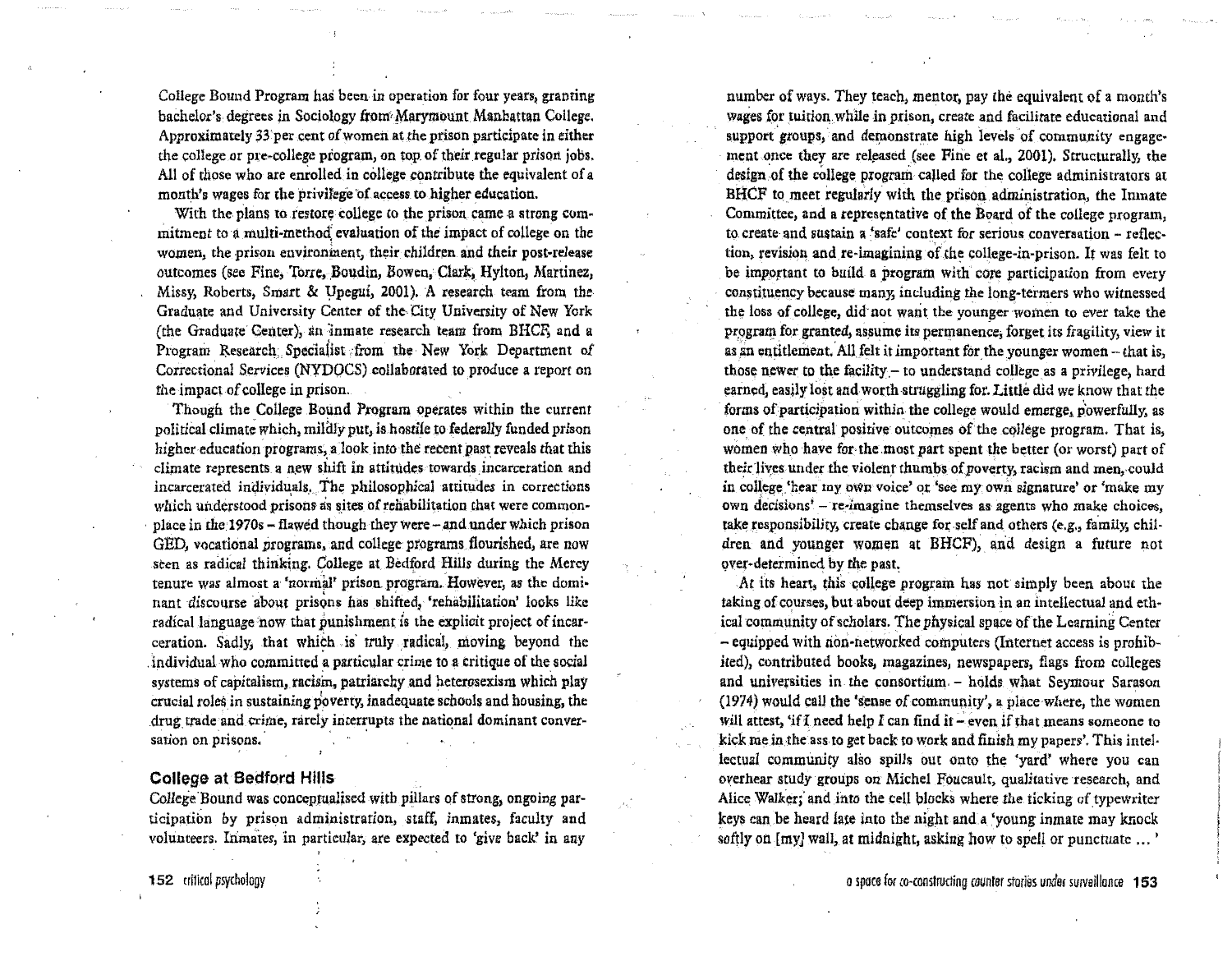For the women at Bedford Hills - 80 per cent of whom carry scars of childhood sexual abuse, terrible educational biographies, tough family and community backgrounds, long lists of social and personal betrayals - growing back the capacity to join a community, engage with other women, give back and trust are remarkable social and psychological accomplishments.

Thus, when conceiving the research project that would document the impact of college on the women, the prison environment and the world outside prison, it seemed all too obvious that a participatory design behind bars would be nearly impossible - and essential. With this knowledge a group of researchers came together, four from the ·Graduate Center and seven from BHCF, and drawing on a variety of methods, embarked on a research agenda2 designed to answer three questions: I. *What is the impact of the college experience on inmate students?* For which we examined the following outcomes: academic, social and psychological effects; academic achievement.arid persistence; sense of . responsibility for· past and future; personal transformation and civic engagement in prison and beyond. 2. *What is the impact of the college experience on the prison environment?* For which we examined the following areas: prison disciplinary environment; prison climate; correctional officers' views of and experiences with the prison; attitudes of women not in the college program about college and teachers' views of the college program. 3. *What is the impact of the college experi*ence beyond college: on reincarceration rates and post-release outcomes for *women who participated in college and have returned home?* For which we examined the following outcomes post-release: economic well-being; health; civic participation; relations with family and friends and reincarceration rates.

#### A space for counter work

In the remainder of this essay we identify four moments in our work that define, for us, the complex nature of critical psychological work, -especially in the co-production of counter stories with communities under surveillance. We work through these four moments as though they are chronological or linear, when in fact, they are neither. We begin, first, with the mechanics of creating a critical mass of 'indigenous' - that is, inmate - researchers and carving. a critical space for 'counter knowledge'. We move, next, to reflecting on the mischievous  $co$ -mingling of counter and dominant discourses  $-$  our first big sur-

prise. We travel, third, to reveal the strains of hierarchy, domination and surveillance that infiltrated even inside our research team, never immune to the larger setting of prison. And fourth, we review our experience of trying to present this work to a State legislative forum, only to hear the ultimate counter story  $-$  that public policy, in the twentyfirst century, is steadfastly about punishment and privatisation, and that neither social science nor moral persuasion is sufficient to shift the terms of the debate. Indeed, that the mass imprisonment of youth and young adults of colour, and the rise of women in prison, is not a cognitive problem.

## 1. **Building counter knowledge**

With the wisdom of C. Wright Mills (1959) and Franz Fanon (1967), and buoyed by the commitments of participatory researchers before us (Fine et al., 2001), we began our work with an understanding that full participation of all researchers requires common and complementary skills, understandings, trust and respect. Artificial collaboration would have been easy to accomplish. Simply having inmates around the table would have been an exercise in what Nancy Fraser (1990) recognises as the bourgeois version of a public sphere: inviting political unequals to the table and calling it democracy. A number of the women from inside the prison were already published (Boudin, 1993; Clark, 1995), but most were not. Therefore, from the start, we committed to working through questions of power, ttust and skill by offering a set of courses on research methods within the prison facility, an undergraduate course and a graduate level seminar. In the undergraduate course, students were assigned a final project in which they would have to generate a specific question . of personal interest under the larger umbrella question, 'How does college impact the women in the facility, the prison environment and the women/children post-release?' Once questions were formed and reformed, each inmate interviewed at least five other women about her question, and then analysed, interpreted and wrote up her results. What was profound about this experience  $-$  a simple exercise in building a cadre of 'inmate researchers' - was that the women came to see their personal experiences as fundamentally social and political. And they acquired research experience.

In the. graduate seminar, the same kinds of social scaffolding occurred. Personal problems of 'having a crazy neighbour who screams all night' provoked researchable questions about the history and poli-

'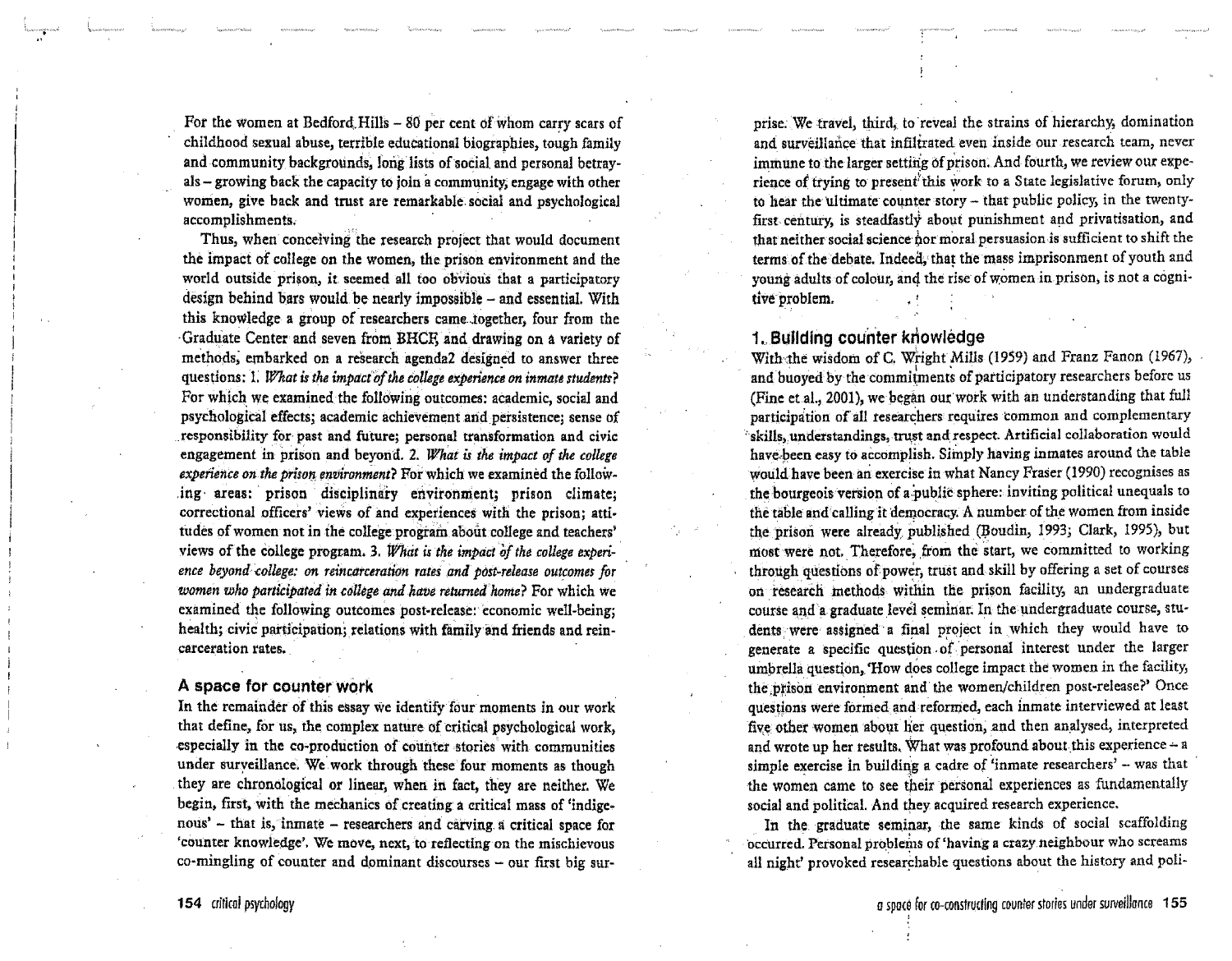tics of mental health and prisons. An offhand remark about the proliferation of gangs in women's prisons sparked a rich theoretical discussion of the power of college and other programs to create intellectual and political spaces for personal and community engagement.

Thus, a crucial feature of participatory work that facilitates the production of counter knowledges is the building of a community of researchers. This means the building of shared skills, respect, trust and common language. This does not necessarily mean, however, the building of consensus.

#### Creating space for dissent and insider knowledge

As indigenous researchers (Smith, 1999) and PAR researchers have long recognised, insiders carry knowledge, critique and a line of vision that is not automatically accessible to outsiders (QSE, 2000; Park, Brydon-Miller, Hall, & Jackson, 1993) and that often runs counter to the dominant discourse. There were many ways in which insider knowledge shaped this project. First, prison staff and administrators, as well as inmates, simply know things that outsiders don't. Formal and informal procedures. lines of authority, practices and their consequences, for instance. Second, insiders understand the knotty connections between discrete features of a community that outsiders might erroneously see as separate and divisible. Understanding life at the intersections, as Kimberle Crenshaw (1995) has so beautifully articulated, is critical to the sustenance of an organisation like the College Bound Program and can be perversely misunderstood by researchers who work to extract 'variables' from the tightly woven fabrics of organisational life. And third, insiders understand the power and politics of privilege, privacy, surveillance and vulnerability.

#### Privacy, vulnerability and surveillance

Women living in prison have little privacy. Layering a participatory research project atop this absence of privacy seemed problematic to The Graduate Center researchers. Even in this facility, one nationally recognised as respectful, with opportunities for inmate participation and verbal commitment to women's growth - even here - during our time in the facility, security concerns give rise to the searching of women's diaries and book's and the removal of women's notes and poetry. Ouestions of where to store the data and still provide access to the inmates for analysis and interpretation plagued us continuously as

space, personal computers) which nurture (and we thought were necessarv for) knowledge production.

### 2. A counter story from behind bars – the co-mingling of dominant and critical discourses

outsiders. Indeed at one point, one of the inmate researchers asked the

appropriate question about exploitation. 'So we just collect the data

It was clear that although all of the inside interviews were co-con-

ducted by an inmate and a Graduate Center researcher (inmates are not

allowed to tape-record each other without a 'civilian' present).

Graduate Center researchers would interview the correctional officers.

Some inmates we interviewed wanted to change their names for the final report and others demanded that their original names be kept

intact, pointing out that in too many instances they have been erased

from public memory. At many moments in our work, we would need a

document, a report, or materials from offices around the prison. When

an inmate would ask for such information, there might be nervous cau-

tion about giving her requested documents, and yet when one of the

Graduate Center researchers would ask, she would more often be told, 'take it  $\div$  return it whenever you finish'. The realisation of being in a

prison, and our outsider denial about prison, set upon the group of us.

Making these inequalities explicit pushed our collective thinking about the 'freedoms' (access, privilege, privacy, unregulated time,

with you, and then you get to analyse and interpret it?'

As PAR researchers committed to social justice we expected counter stories about prison to proliferate. As we began our research within the facility, we worried about protecting the voices of critique. Nevertheless, far more vibrant and articulate were the counter stories about life outside prison, particularly for poor women of colour. Women inside and out often used the language of dominant discourses in describing prison as a site of 'rehabilitation' and their 'former selves' before prison as 'awful'. Across our interviews and focus groups, inmates described themselves as they entered prison with harsh language: angry, anti-social, drug abusing, disrespectful both to self and others, having little to offer the world. Using words like, 'obnoxious', 'unworthy' and 'negative', their language mirrored the dominant and assaultive images of felons and prisoners. These characterisations were typically followed by descriptions of 'complete' and 'total' personal changes. 'New selves' were spoken of as 'improved', 'working', 'moti-

a space for co-constructing counter stories under surveillance 157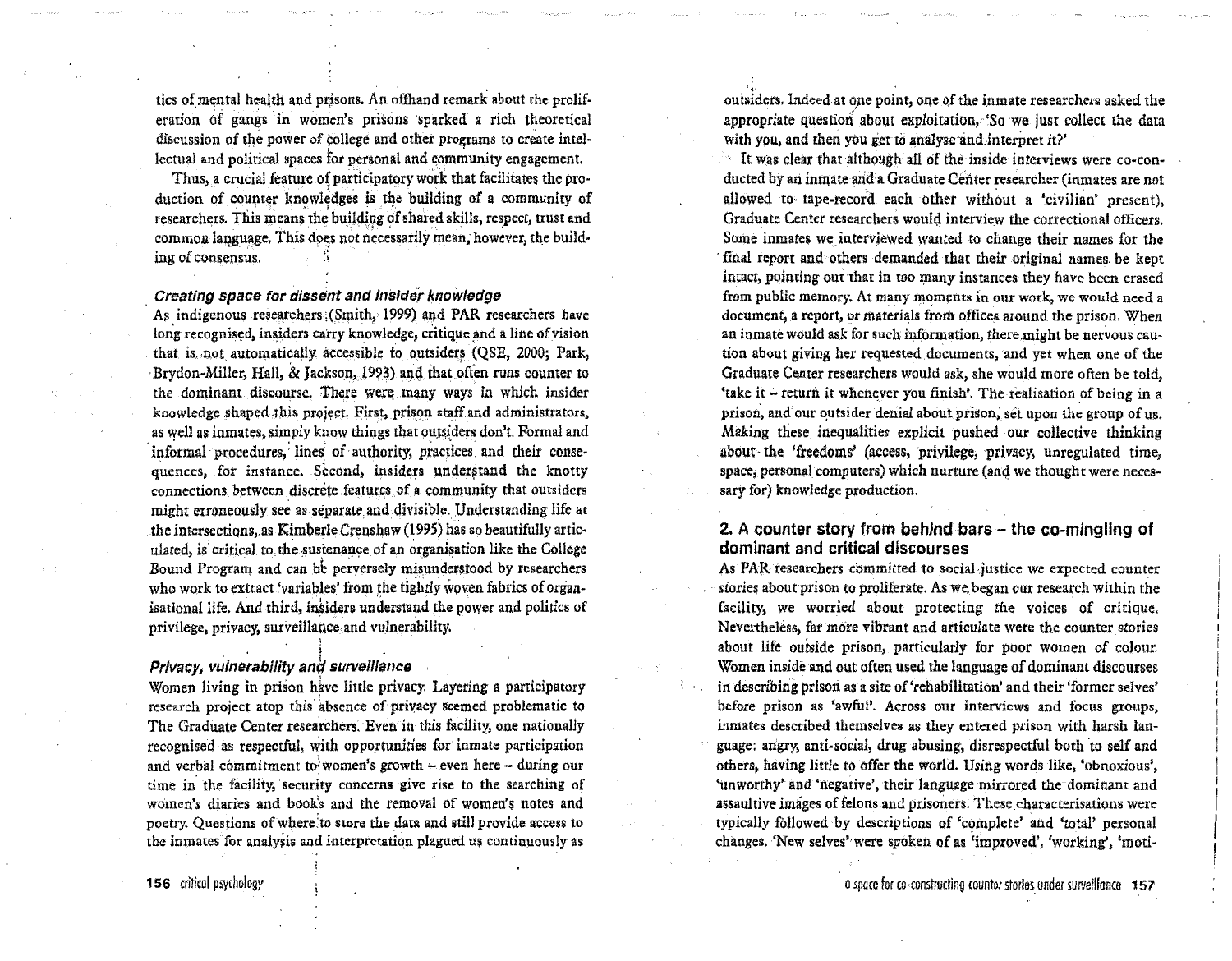vated', 'knowledgeable' and worthy of pride, Many of the women inter• viewed credited college with facilitating a personal change from their old ways to their new (read better) way of life. It was almost as if prison had 'saved' them, redeeming their once vilified selves, with the emer• gence of new 'positive', 'productive' and 'good' selves.

I never thought I could amount to anything, but now I not only improved myself but I can answer questions and help my children with knowledge I never had before. (Karen)

I used to be an abuser. You know, like I used to deal, you know, do drugs and stuff. And look **at** me now. I'm like, you know,l'm working, I'm very productive ... (Debra)

When I first came to Bedford Hills, I was a chronic disciplinary problem, getting tickets [issued for disciplinary infractions]back to back. I had a very poor attitude as well, lwas rude and obnoxious for no reason, I did not care about anything or anyone ... Then I became motivated to participate in a number of programs, one of which was college. I started to care about getting in trouble and,became conscious ofthe attitude I had that influenced my negative behaviours ... College is a form of rehabili• tation, one of the best. (Denise}

'Cause we were some wild kids when we were younger. We were angry. We didn't understand the system. This was our first time ever being in trouble. So all we wanted to do was fight. We didn't interact with anybody, we weren't social. So now {we're] like totally different. We look forward to coming to college ... And it's like. I changed, just totally changed. And my sister came [to college]-a couple of months afterwards and changed, but we did it together. (Erica describing herself and her sister early in their incarceration,)

Initially, the Graduate Center members of the research team bristled at the women's trashing of their own past lives and worried about this language of internalised self-blame and self.hatred. The inmate researchers, on the other hand, heard in the same transcripts a language of redemption, echoing. the therapeutic talk characteristic of counselling; . 12•step programs, support groups, church and even of ,discussions about upcoming parole board hearings, wherein narratives

of old 'bad', 'unworthy', 'negative' selves are traded in for narratives of new 'positive', 'productive', 'good' selves.

[W]hen I first came here I had a chip on my shoulder that I wanted somebody to knock off ... I stayed in trouble. I was disrespectful. I had no self-respect, no respect for others. And it took a while for me to change gradually through the years .... when I started going to college that was like the key point for me of rehabilitation, of changing myself. And nobody did it for me, I did it for myself ... And I went and I did it and I accomplished things that I didn't think I could accomplish. (Roz)

We worried that while we expected counter stories, these self narratives actually echoed the dominant discourse - attacking women in poverty, women of colour, and indeed women in prison. As some of us grew concerned about the nasty relationship between discourses of redemption and derogation of poor women and women of colour, others of us = inmate researchers - reminded the research team of a simple fact: crimes had been committed, by most of the women with whom we spoke. The discourse of redemption, it was suggested, serves as a powerful coping strategy for women desperate to understand themselves as separate from the often destructive behaviour that led them to prison. By staying within a story of two separate selves, women can assert judgement over their past actions without having to face the pain of integrating complicated histories - past selves now despised, past behaviour now regretted -- into their present selves. The task of analysis then became to look 'beneath the covers' for 'connective tissue' between past and present selves, for instances where women reflect critically on their lives, recognising past, present and future selves in relation to each other and within social context, both in and outside the prison, incorporating a sense of agency and responsibility, both to self and others.

(B)ut then just to sit down and read it all and discover that you don't even like half of this stuff here about you. But this is you. You know, you from you. And it was like, ooohl ... so I [re]wrote it and I read it and I reread it and I rewrote it and I sort of like condensed it [from 20 pages] into about six pages ... it was like really deep because it was no escaping then. (Rhonda, on documenting her past for her clemency petition.)

It's still in my character, but I don't let it come out. It doesn't prove anything. Before, I didn't care. Now I see I can achieve, do anything I put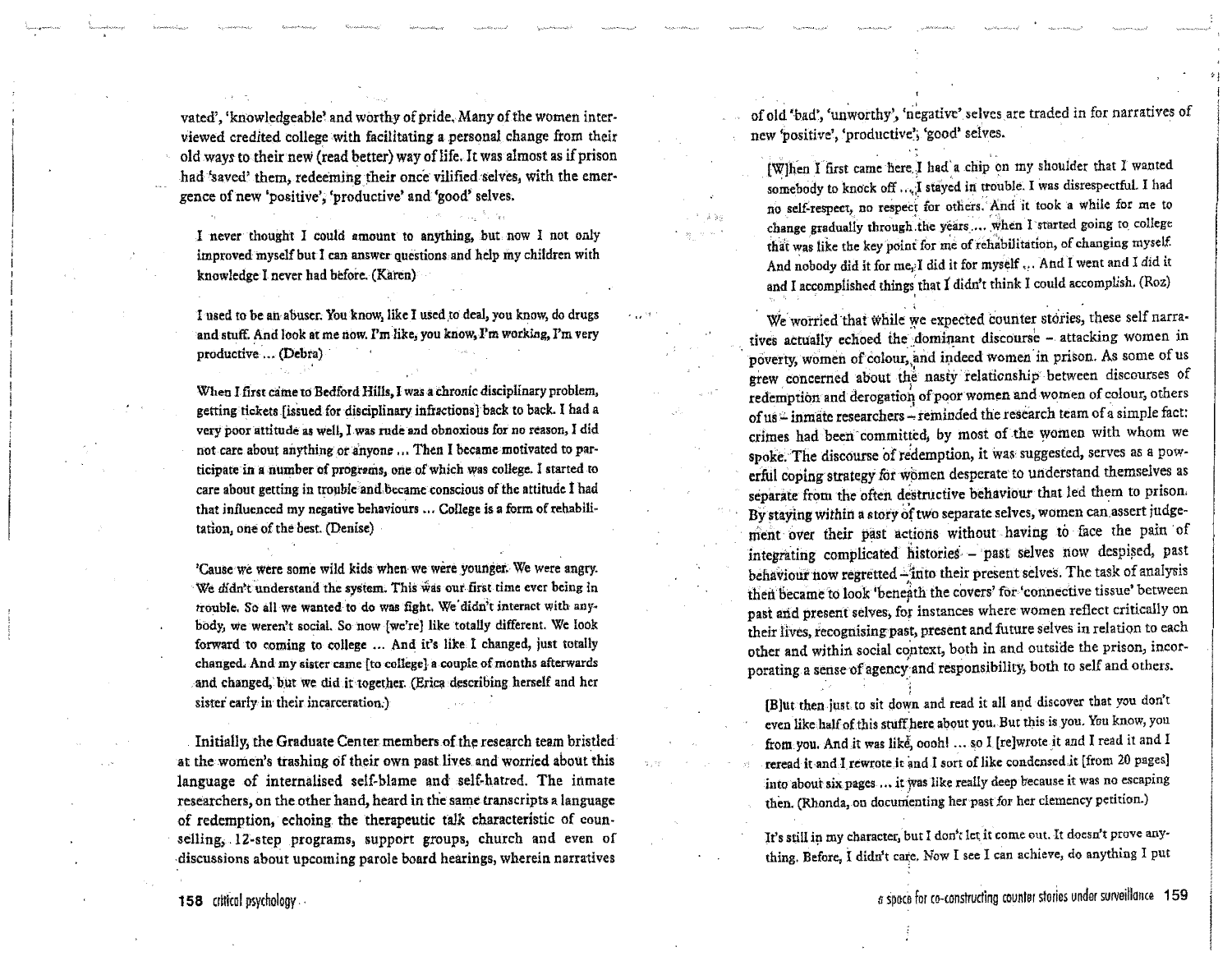my mind to. I have matured ... I can set examples now. (Sondra, address• ing past behaviour that led to disciplinary problems.)

I can think and talk about my victim now. It's not just 'the bitch cut me and I cut her back'. Even that idea comes out differently now, 'the girl cur me and I chose to strike back'. Those words weren't in me before, but now, just having the words to articulate things, puts them into perspective differently. (Tanisha) • ·

I know the decision to continue my education will help me in the long run, yet my aspiration is to somehow help the young women who are coming into prison in record breaking numbers. My past allows me to speak from experience, and the academic knowledge I have obtained allows me to move forward productively, hopefully enabling me to help these younger women recognise and reach their potentials. (Crystal)

With this added layer of analysis, it became clear that while little from the outside seeps through prison walls, dominant discourses do, carried on the tongues of Correctional Officers, Prison Administrators, State Parole Boards, family members and the women themselves. Further, as inmates are under specific attack by these dominant discourses, they are well aware of the social and political moment which, it may be argued, demands proof of remorse before stories of personal change may be heard. In oiher words, if a self narrative begins with a statement of remorse, then a critical voice, a social critique, and perhaps most subversive in the prison context, a claim to personal agency, may be smuggled in. In the absence of remorse, no such hearing is permitted. What we initially understood as redemption stories, are not just narrative techniques, sequences used by the women as a way to make sense of a major life transition as Dan McAdams and P.J. Bowman (in press) suggest; nor are they an internalised expression of self-hatred. Rather, they are strategic 'and sincere points of entry into a hostile public conversation, paving the way for an expression of their power to think, speak and act as fully engaged citizens.

# 3. Power dynamics within our research committee Writing and responsibility

An inmate doing research is also a person trying to survive and to get out of prison. This dual reality is always present in the mind of the

inmate researcher. As researchers and writers of the research, we are always looking for truths, or the closest that we perceive to be 'true'. With more than half of our team made up of inmate researchers, questions that were regularly brought to the table sounded like, 'Is it safe to say this? What kind of harmful consequences might flow from this either for, ourselves personally, or the program or individuals about whom we are writing?" As a group we witnessed the tensions for inmate researchers between self-censoring and 'truth seeking'.

All researchers have to make decisions about what to put in or take out of the research. These decisions relate to protecting individuals, protect• ing communities, or protecting groups or programs within a particular community. In this sense, insider researchers in a prison are not alone in making choices - many of these issues have been raised by Linda Tuhiwai Smith (1999) on indigenous researchers, and other feminists of colour including Aida Hurtado. (1996),:bell hooks (1984), and Beth Richie (1996), all working on· questions of gender and sexuality subordination within raciallsed communities. However, operating among these choices for inmate researchers is a tendency for self-censorship that surfaces almost as a survival instinct. The consequences of writing something negative about prison can be dire. Worries justified by too many personal experiences include being. removed from a program, being moved from one living unit to another far from friends, and inqreased pressure around any of the life-details of living in prison. Defining negative truths may create tension between inmate researchers· and the women with whom they live 'and work. The realities ·of living in a closed community where everything and everyone is woven together, peer relationships are often a basis for survival. As an inmate researcher emphasised, 'there is no exit'. The self-censoring that results from protecting these relationships comes from the human instinct of self-protection in a prison context that maintains total control over one's day-to-day living conditions, day-to-day working environment and personal freedom. . .

#### **Counter story within the production of counter narratives**

Implicit in the theoretical underpinnings of PAR is the questioning of the traditional power relations between the researcher and the researched. However, as we have pointed out the realities and dynamics of the prison affect the quality of work and the participation of the inmate researchers in stated and unstated'ways. An inmate researcher describes the constraint:

160 critical psychology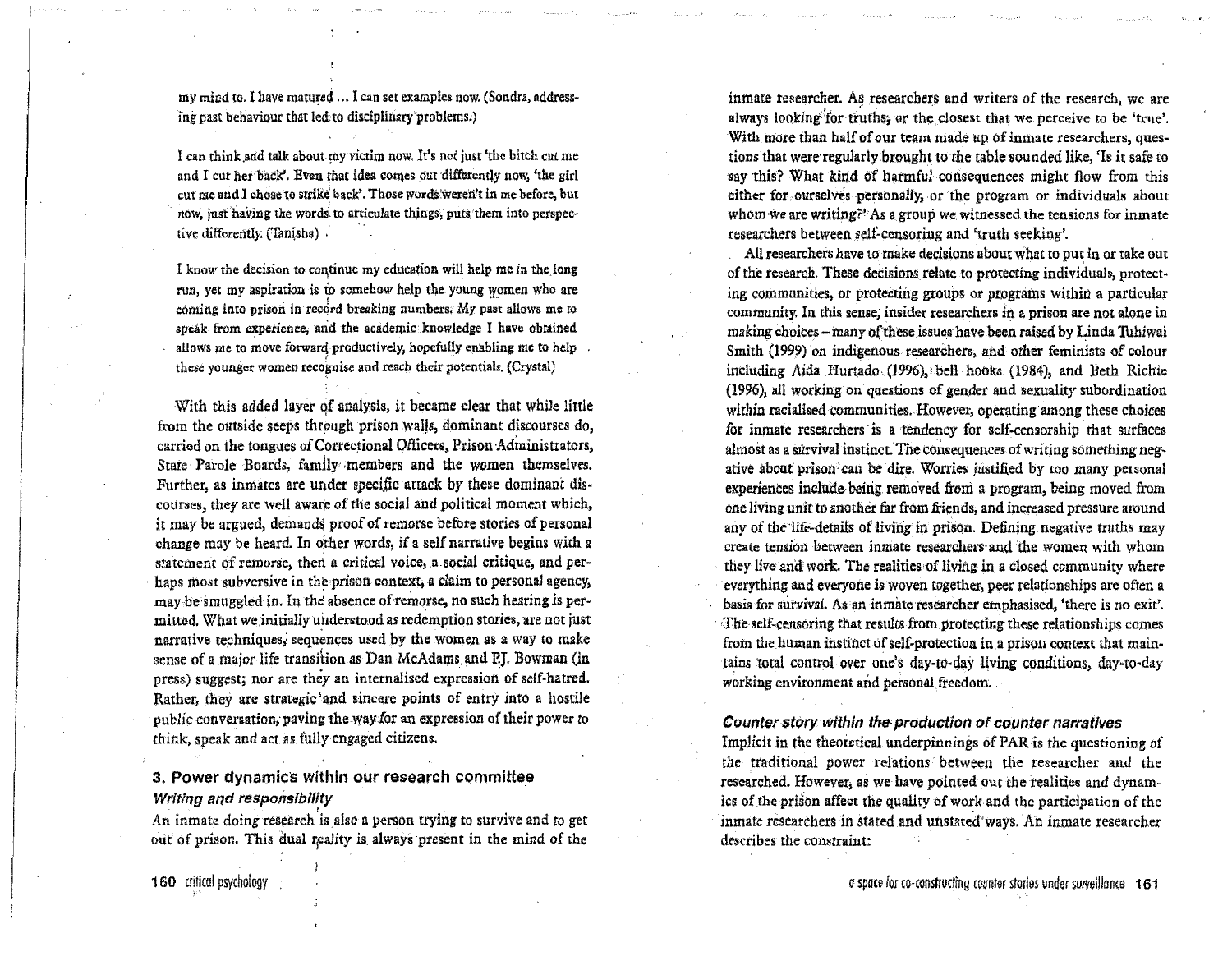As prisoners, we are always bounded by roles and rules of a closed institution. Some argue that we are in prison to be punished; others would argue, to be corrected. But in any case, we are essentially objects who must be controlled. On the other hand, **we** are striving to take responsibility for our lives, to become active, responsible subjects. This conflict of roles and expectations plays itself out in our roles as researchers in this project.

As the research evolved over. time, the nature of the constraints crystallised.· Questions arose about the roles and responsibilities of inside and outside researchers. At points some inmate researchers felt cut off from the project. An inmate researcher explained these feelings as a series of plaguing questions: 'Was it just my imagination? Should. I raise this in a meeting? Would-I be seen as an interloper, a troublemaker? Am l steppingover'the bounds? Whose bounds? Who has the power?' Some of these power issues were addressed by creating a process among all the researchers. Transcripts of focus group interviews were brought in, so that inmate researchers could read through them. This provoked a conversation about how to increase researcher access to the data without compromising the confidentiality and privacy of the participants. We discussed how Graduate Center researchers might include the inmate researchers' perspectives and spirits in conference presentations outside of the prison. These discussions went beyond seeking practical solutions, as we became aware of the dimensionality of time and space, shaping the contours of our collective efforts. Over time, as we worked collectively, particularly in die process of analysis and writing, we became a research team in which the distinctions between insiders and outsiders faded and other dimensions of our experiences emerged women, mothers, graduate students, Spanish speaking, comfortable with writing, spiritually focused. Our team had a life and a spirit, which grew inside the prison walls and now all of us as a group had to figure out how to transcend those walls to communicate what we had learned together.

In our efforts to write against the dominant portrayals of prisoners and critically analyse the data, our 'in' and 'outmate' status worked both to open discussion and, ironically, at times to silence it. Often inmate researchers were the ones to caution against romanticising inmates or using highly politicised phrases like. 'the prison industrial complex' fearing that we would alienate our audience.

### Emotional work of producing a counter story - under survell $\cdot$ lance-and with care

The consequences of our work are many. We research and write to document die impact of college on women in prison; to support the continuing of a college program that is on what one inmate researcher described as, 'sandy footing'; to encourage other prisons and universities to consider similar collaborations and to illustrate the power of education in prison. On a personal-level, we write to secure a program of which some of us are students, some are staff and some are board members. These intimate relationships bring both a passion and fever to the work, as the future of the program moves between solid and unstable ground. The emotions that flow around this tenuous nature of the program have an impact on our research effort as they demand time and space from us, often in our meetings together. In a research meeting it is common for us to flip flop between hope and despair, possibility and fear as we face the realities of our relationships to the college program, the research and to each other. These emotions and our commitments to reflexivity in our work at times leave us numb the result of too many feelings. Sometimes in a research meeting we pause as a research member details the difficulty of registering new students eager to start the program with one or two courses, as she silently fears the program may close before these students graduate. Other times we deliberately stay. clear. of conversations that are too painful, keeping 'on task' as a way to feel control when there is little available. We wrestle with how to communicate these emotions in our writings, how to honour their influence, without getting derailed. The context and physical environment of our research is, by design, harsh, noisy and without privacy. We sit, after all, in a maximum-security prison where half of us are prisoners and all of us are human.

## 4. Counter stories and radical public policy

This last moment we share as an epilogue to the story of our research thus.far. Two of the Graduate Center researchers.presented our findings . at State Legislative hearings on criminal justice reform in January, 2001. We entered the testimonial armed with both quantitative and qualitative data collected and analysed by researchers from the Graduate Center, Bedford Hills, and the New York State Department of Correctional Services. We awaited our turn confidant that our findings would appeal to a diverse range of constituency-based interests, from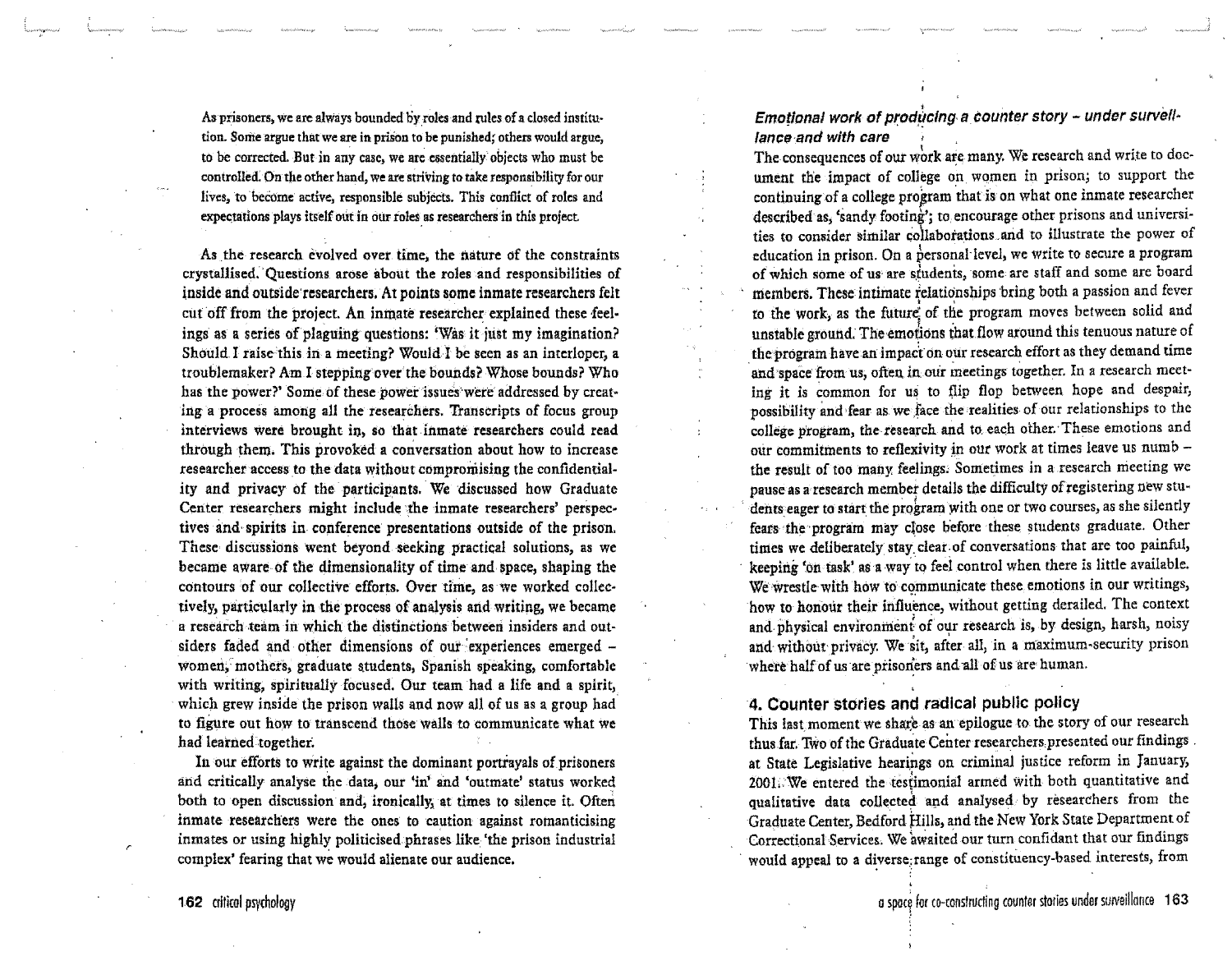tax dollars and prison management to national morals and responsibil· ity. In short, we felt hopeful of our ability to wedge open a conversation between our research and public policy. Unfortunately, our hopes were quickly dashed:

- **MF & MT;** Senator, we have social science evidence that demonstrates that college in prison reduces reincarceration rates significantly, transforms inmates, provides role models to their. children, impresses even hostile correction officers as an effective intervention, reduces disciplinary problems .. within prison ;and is a tax-savings measure, lndeed, if you want to be tough on crime, educate an inmate!
- Legislator: Doctor, your results are very interesting. But the truth is 1hat my Republican colleagues do not want to educate inmates; they' don't even want to help women on public assistance - the presumably 'good' poor, much less women convicted of murderl
- $MF \& MIT$ : Then can we assume that if they don't care about reincar
	- ceration rates, social engagement and community participation, or even tax cutting, that the point is to warehouse Black and Brown bodies in State facilities?

Legislator: Well, yes... in addition to the fact that in New York State, Downstate's crime is Upstate's economy. With all of the building of prisons in our state, the economy of the Northern part of New York State has been rebuilt on the backs of minor criminal behaviour in the City. That is what moves my colleagues.

And so, in the hallways of the State Legislature, we heard the ultimate counter story about democracy in late capitalist, racially polarised America, spoken by legislators themselves. The State has shown a deep disdain for its poorest citizens; as it seeks to privatise and rebuild a global economy on the backs of poor women and men of colour. Though the Left has long suspected this truth behind this sentiment, it was somehow still shocking to hear its articulation from the lips of a State legislator. The troubles of poverty and racism, writ large in the prison industrial complex, are not, indeed, a cognitive problem but a political solution.

Is it, therefore, irrelevant to produce critical social research? No, we

still believe that would be the wrong conclusion. But it seems all too  $clear$  that critical social science  $-$  a critical social science of counter stories - can only move policy if attached to strategic moves of public education, outrage and organising.

The authors would like to thank the Leslie Glass Foundation for funding this  $r$ *esearch.* 

#### **Notes**

- 1. Pell Grants are non-competitive needs-based grants for higher education. The total percentage of the Pell Grants' annual budget spent on inmate higher education, in the last year of inmate eligibility was 1/10 of 1 per cent (US Department of Education, 1995).
- 2. We began the research with an archival analysis of the records of the college program since inception tracking rates of persistence, women drafted (moved to other facilities), drop out rates, racial and ethnic distribution, percent in pre-college and college courses. Simultaneously Graduate Center researchers taught a Research Methods course in the college program so that inmate students could learn or brush up on their research skills and participate as full members of the research team. From this course, students interviewed fourto five women each on the impact of college. The interviews explored subthemes of the three overarching research questions, and were used to develop a set of questions that the research team used in focus groups with inmates, selected on the basis of the women's status in the program: drop outs; ABE/GED students; pre college students; first time college students; adolescent children of women in college; college leaders/mentors; and ESL students. We also conducted individual interviews with women who were in the College Bound Program, women post-release from prison, correctional administrators and officers; and surveyed and held focus groups with College Bound faculty. Two group discussions were held with presidents of Consortium universities and, lastly, a quantitative tracking of the 454 women who participated in the Mercy College Program, was commissioned of the New York State Department of Correctional Services in an effort to document the rates of reincarceration for women who participated in college but received no degree; women who participated and earned an associate's degree, and women who participated and earned a bachelor's degree.

#### **References**

- Boudin, K. (1993), 'Participatory literacy education behind bars: AIDS opens the dpor', *Harvard Educational Review* 63, pp207-232.
- Clark, J. (1995 ), 'The impact of the prison environment on mothers', *Tlw Prison Journal* 75, pp306-329.

Crenshaw, K. (1995), 'Mapping the margins: Inscctionality, identity politics,

a space for co-constructing counter stories under surveillance 165

164 cilical psychology